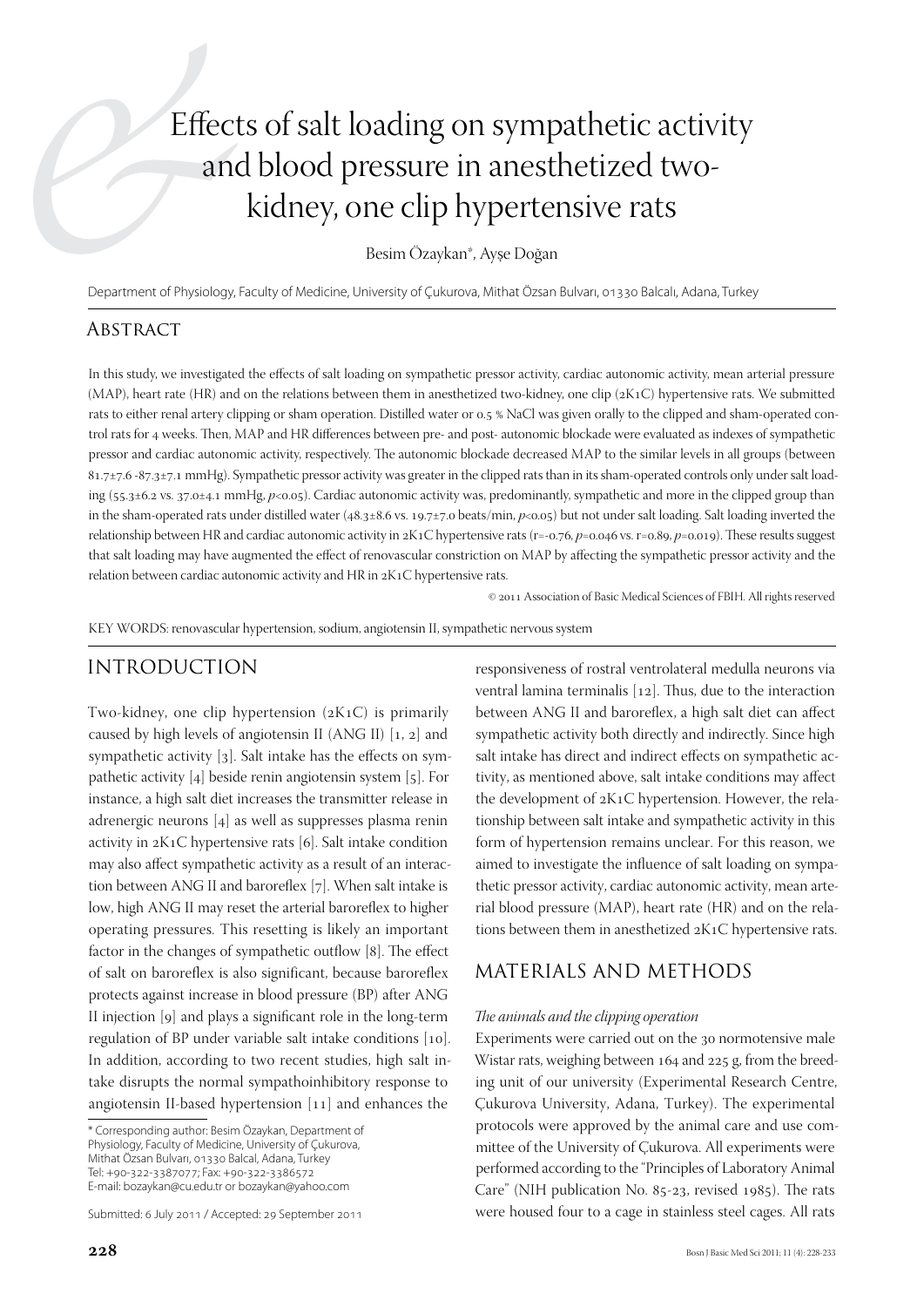received standard rat chow (0.5% NaCl and 22% protein) ad libitum. The room temperature was maintained at a constant 22°C. A light was switched on from 8:00 a.m. to 8:00 p.m. In all the animals, the left renal artery was isolated after a midline abdominal incision under ketamine (130 mg/kg, im) and chlorpromazine (1.3 mg/kg) anesthesia. The rats were randomly assigned to one of two groups. In one group of rats  $(n=14)$ , the left renal artery was constricted by a ring-shaped silver clip with 0.29 mm internal diameter. In the second (sham-operated) group  $(n=16)$ , the artery was not constricted.

#### *Diet treatment*

Tap water was given to the animals for a one-week after the surgical operation. We then formed the following 4 groups according to the drinking water they received: 1) sham-operated rats + distilled drinking water (SD, n=7); 2) clipped rats + distilled drinking water (CD, n=6); 3) sham-operated rats + 0.5% NaCl drinking water (SS, n=9); 4) clipped rats + 0.5% NaCl drinking water (CS, n=8) groups. Salt loading was accomplished by giving 0.5% NaCl drinking solution to the rats. All the animals were fed with standard rat chow throughout the study. These different drinking water compositions were maintained for 4 weeks.

#### *BP and HR measurements and autonomic blockade*

Surgical trauma [13] and tethering [14] leads to sympathetic activation. Although all anesthetics also affects the neural condition of rats, the sympathetic activity in rats can be evaluated under sodium pentobarbital anesthesia [15, 16] because it does not affect tonic autonomic activity, in contrast its effect on autonomic reflex response [17]. We therefore preferred to measure tonic sympathetic pressor [18, 19] and cardiac autonomic [20] activities by means of autonomic blockade with hexamethonium under pentobarbital sodium anesthesia. A tracheostomy (PE-240 tubing, Clay Adams, Parsipanny, NJ) and catheterizations (PE-50 tubing) of the left femoral and jugular veins as well as the left femoral artery were performed under sodium pentobarbital (Sigma, 50 mg /kg, i.p.) anesthesia 5 weeks after the clipping operation. The saline in the PE-50 tubings was heparinized (100 IU/ml). Insensible fluid losses were compensated with 0.9% NaCl via the jugular vein with an infusion pump (Cole Parmer Instrument, IL) at a rate of 20 µl/min during the experiment. A stabilization period was maintained for 30 minutes after the surgical procedure was completed. Throughout the experiment, BP was recorded from the femoral artery by means of a pressure transducer (Grass Model PT300) that was connected to an amplifier-oscillograph set (Model 7P122P, Grass Instrument CO, MA). The measurements at the end of the stabilization period were accepted as the baseline BP and HR values. One minute after obtaining these measure-

ments, hexamethonium bromide (25 mg/kg/0.5 ml saline) was injected into the animal as a bolus via the femoral vein. BP and HR were recorded 1, 2 and 3 minutes after the injection. In addition, BP signals were recorded onto a computer at 1-minute intervals by means of a data acquisition system (MP 100 System, BIOPAC Systems, Inc., Santa Barbara, CA). The information on autonomic activity level was obtained from the BP and HR differences between baseline and postblockade values. The kidneys were isolated and weighed after sacrificing the animals by saturated KCl. We excluded from our study data for clipped rats whose left kidney weight was more than 95% or less than 25% of the right kidney weight.

#### *Data analysis*

Statistical analyses were conducted using SPSS program (SPSS Inc., Chicago, IL, USA). The differences between the groups were evaluated by two-way Anova test followed by independent t-test, when parametric test conditions were provided. The differences were analyzed by the Mann–Whitney U-test with adjusted α levels under non-parametric test conditions. Wilcoxon matched pairs test with adjusted α level for paired data, was used to analyze the BP and HR changes induced by hexamethonium bromide infusion and to assess other differences within groups. Spearman correlation analysis was applied to determine correlations between parameters. The results were expressed as means ± SEM. All tests were performed as two-tailed tests and the values with  $p<0.05$  were considered statistically significant.

## **RESULTS**

#### *Basal BP and HR*

There were no significant differences between the two clipped groups with regard to basal diastolic (DBP), mean and systolic (SBP) arterial blood pressures (Figure 1).



FIGURE 1. Baseline blood pressure in the clipped and shamoperated control rats. DBP: diastolic, MAP: mean and SBP: systolic blood pressures. Values are means ± SEM. \*: *p*<0.05 vs. SS.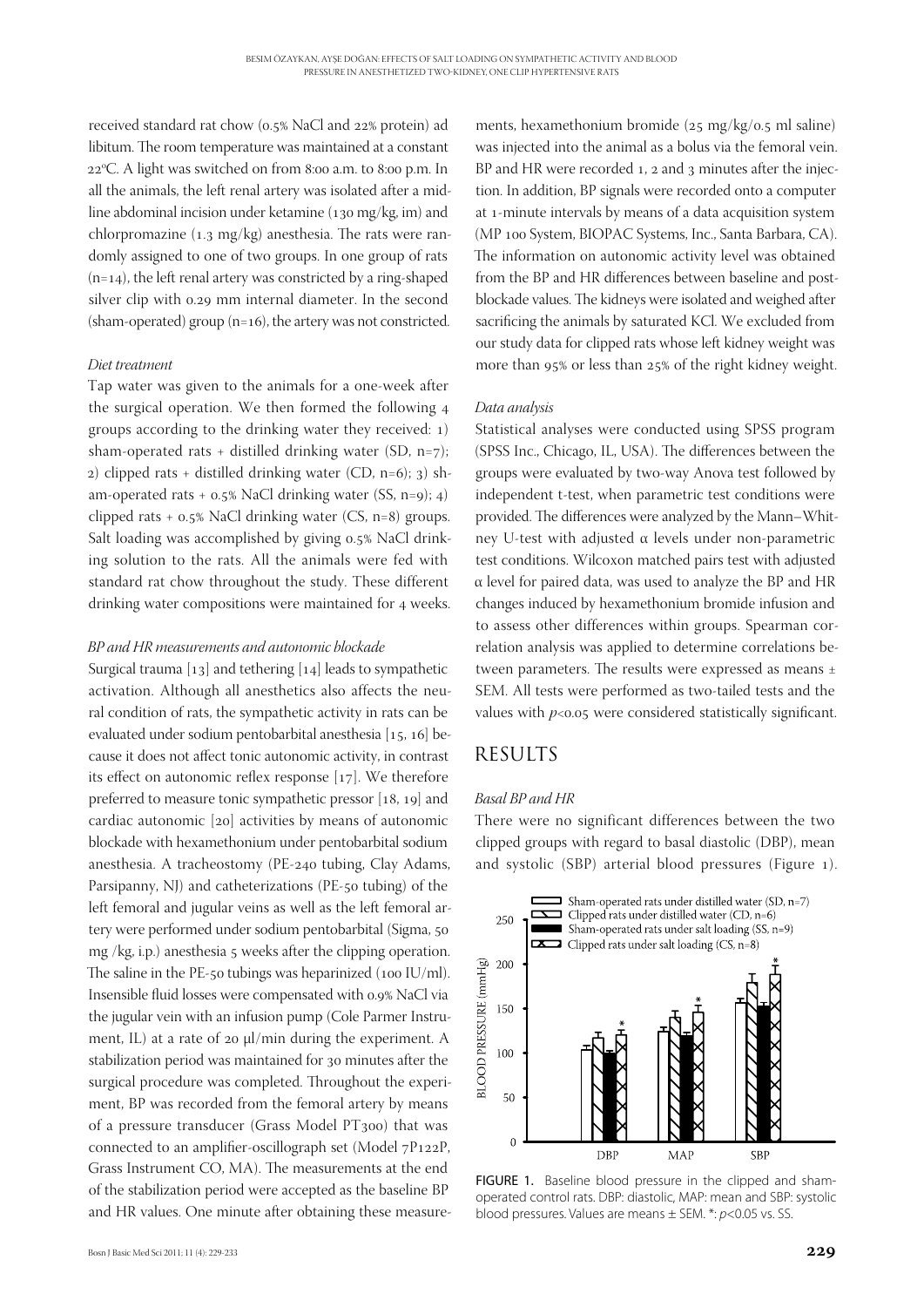

FIGURE 2. The effects of autonomic blockade on mean blood pressure (MAP). MAP values 1 min before and 1-3 min after autonomic blockade in the clipped and their sham-operated control rats. \*:  $p$ <0.05 for CS vs. SS. FIGURE 3. The amounts of change in blood pressure (MAP) and

DBP, MAP and SBP were higher in clipped rats than in sham-operated rats under salt loading  $(p<0.05)$  but only tended to be higher under distilled water intake. Basal HR was not significantly different among all the groups.

#### *Effects of autonomic blockade on MAP*

Autonomic blockade decreased MAP in all experimental groups  $(p<0.05)$  and led to disappear the significant MAP difference between clipped and sham-operated rats under salt loading (Figure 2). There was no significant difference between the two clipped groups with regard to the MAP decrease. MAP reduction was greater in the clipped group than in its sham-operated control under salt loading  $(p<0.05)$  but not under distilled water intake, for 3 minutes after the autonomic blockade (Figure 3A).

#### *Effects of autonomic blockade on HR*

The decrease in HR was greater in the clipped group than in the sham-operated group at 1 minute after the blockade under distilled water  $(p<0.05,$  Figure 3B) but this was not the case under salt loading. We did not find any other significant differences among the four experimental groups with regard to the HR change. Baseline heart rate was positively correlated with the change in heart rate 1 min after autonomic blockage in the clipped rats under distilled water (r=0.89, *p*=0.019, Figure 4) and negatively correlated under salt loading (r=-0.76, *p*=0.046). We did not find any significant correlation between the same parameters in the two sham-operated groups.

#### *Renal weights*

There were no significant differences between clipped rats



heart rate (HR) after the blockade. The amounts have been calculated for 1, 2 and 3 min after autonomic blockade in the clipped and their sham-operated control rats. \*: *p*<0.05 vs. SS; #: *p*<0.05 vs. SD



FIGURE 4. Correlation between baseline heart rate and the change in heart rate 1 min after the blockade in the clipped rat groups.

and its sham-operated controls with regard to left renal weights at the end of the 4 week diet-treatment period under both distilled water and salt loading conditions (Table 1). Right renal weight was greater in the clipped groups than in their respective sham-operated controls  $(p<0.01)$ . Right renal weight was greater than left renal weight in both clipped groups  $(p<0.01)$ . The two clipped groups did not significantly differ from each other with regard to right kidney weight.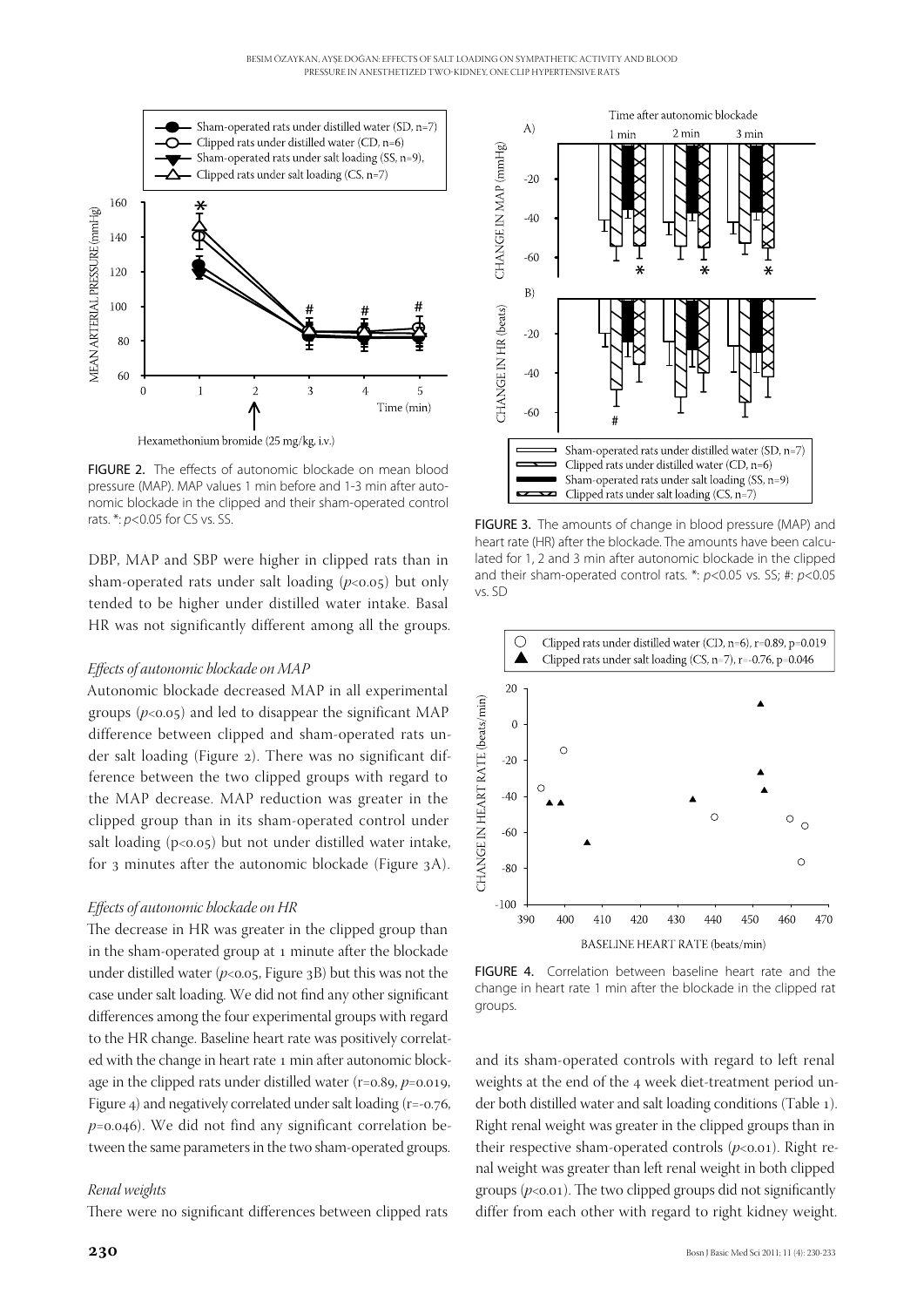**TABLE 1.** Kidney weights of study groups.

| Parameter  | Group     |                            |            |                |
|------------|-----------|----------------------------|------------|----------------|
|            | $SD(n=7)$ | $CD(n=6)$                  | $SS(n=9)$  | $CS(n=8)$      |
| $LRW$ (mg) | 781+20.5  | 740+52.5                   | $865+41.7$ | 743+75.4       |
| RRW (mg)   | 795+27.4  | $1054 + 58.6$ <sup>*</sup> | 858+39.7   | $1171 + 43.4#$ |

LRW (left renal weight) and RRW (right renal weight) are the values that were measured at the end of 4 weeks of different diets-treatment period. SD: sham-operated rats+distilled water, CD: clipped rats+distilled water, SS: sham-operated rats+0.5% NaCl solution, CS: clipped rats+0.5% NaCl solution groups. Values are means±SEM.  $p$  <0.01 v SD,  $\#$   $p$  <0.001 v SS and  $\dagger$ : *p*<0.05 v LRW.

## Discussion

Although previous studies investigated the effects of high salt intake on BP in 2K1C hypertensive rats [6] and on sympathetic activity in normotensive rats [4], our study is the first one that has elucidated the effect of salt loading on sympathetic pressor activity, cardiac autonomic activity and on its relationship with BP and HR in 2K1C hypertension. There are three important results of the present study. Firstly, salt loading condition led the clipping-induced increases in sympathetic pressor activity and MAP to be significant in anesthetized hypertensive rats. Secondly, the change in renin angiotensin system was not sufficient to maintain hypertension in clipped rats without the contribution of an increase in peripheral sympathetic activity, under a salt loading condition. Thirdly, salt loading inverted the positive correlation between HR and cardiac autonomic activity in the clipped rats. The clipping reduced the kidney weight in a similar proportion under distilled water and salt loading. Thus, renovascular constriction caused an increase in MAP under salt loading. However, under distilled water intake there was only a tendency toward an increase in MAP. Given this difference, it is possible that salt loading may have augmented the effect of renovascular constriction on MAP. In fact, it has been reported that a high salt diet augmented [6] and a low salt diet decreased [21] BP in 2K1C hypertension. Nevertheless, there is also another report on renovascular constriction inducedhypertension under low salt intake [22]. The contrast among studies with regard to the effect of salt intake condition on BP in 2K1C hypertension may be due to the differences in BP measurement methods or clipping period. In the last study [22], BP had been measured by a tail cuff method which is less reliable than intra-arterial measurement [23]. In our other study, direct arterial blood pressure and plasma renin activity increased 3 weeks after unilateral renovascular constriction in conscious rats, without salt loading (unpublished data). Consequently, BP levels may change according to clipping period beside measurement method, in 2K1C hypertension. Although high ANG II activity in circulation has been suggested as the main factor leading to hypertension in the clipped rats

[24], plasma renin activity remains at a normal level 4 weeks after clipping in 2K1C hypertension [25]. This suggests that high local renin-angiotensin system activities (RAS) in the kidney [26] and the brain [27] and, enhanced slow pressor effect of angiotensin II [28] are possible factors in maintaining the hypertension. It has been suggested that ACE probably has an important role in development of renal mass compensatory mechanisms [29]. Studies have in fact shown that ANG II injected into cerebral ventricles attenuates cardiac baroreflexes [7]. The effect of local RAS on MAP may involve Ras/MAP kinase pathway because it has been reported that this pathway contributes to ANG-induced hypertension as well as ET-1 induced hypertension [30]. In addition, nitric oxide (NO) is an important mediator that opposes ANG IIinduced hypertension [31]. NO is also a possible mediator for the hemodynamic changes associated with adaptations in renal mass [32]. For these reasons, changes in nitrergic control system [33, 34] may also contribute to this type hypertension. Moreover, salt loading may impair baroreflex [35] and sympathoinhibitory response to angiotensin II-induced hypertension [11]. Such impairments in pressure control mechanisms which are dependent on local ANG II activity or NO may contribute to maintaining high BP in clipped rats under salt loading. Blockade of the sympathetic nervous system with hexamethonium caused a significantly greater decrease in MAP in the clipped group than in sham-operated group under salt loading but not under distilled water. Thus, sympathetic hyperactivity was primarily responsible for maintaining hypertension under salt loading. This conclusion is consistent with other studies which found sympathetic hyperactivity in renovascular hypertension [36, 37]. ANG II enhances the release of norepinephrine in 2K1C hypertensive rats [38] and is a primary factor in maintaining BP level after sympathectomy in rats [39]. In our study, MAP decreased in the clipped and sham-operated groups after the blockade, causing the MAP values of the groups to approach each other. As a result, the significant difference between clipped and sham-operated rats under salt loading with regard to MAP disappeared after autonomic blockade. Therefore, the change in renin angiotensin system can probably maintain hypertension in clipped rats with only the contribution of an increase in peripheral sympathetic activity under a salt loading condition. The central AT1 receptor-mediated enhancement of cardiac sympathetic afferent reflex, contributes, in part, to the sympathetic activation and hypertension, according to a recent research by Zhu et. al. [40]. These conclusions are not in agreement with another study which suggests that 2K1C hypertension is maintained by the renin-angiotensin system without much contribution from the sympathetic nervous system [41]. Salt loading led the difference between clipped and sham-operated control rats with regard to sympathetic pressor activity to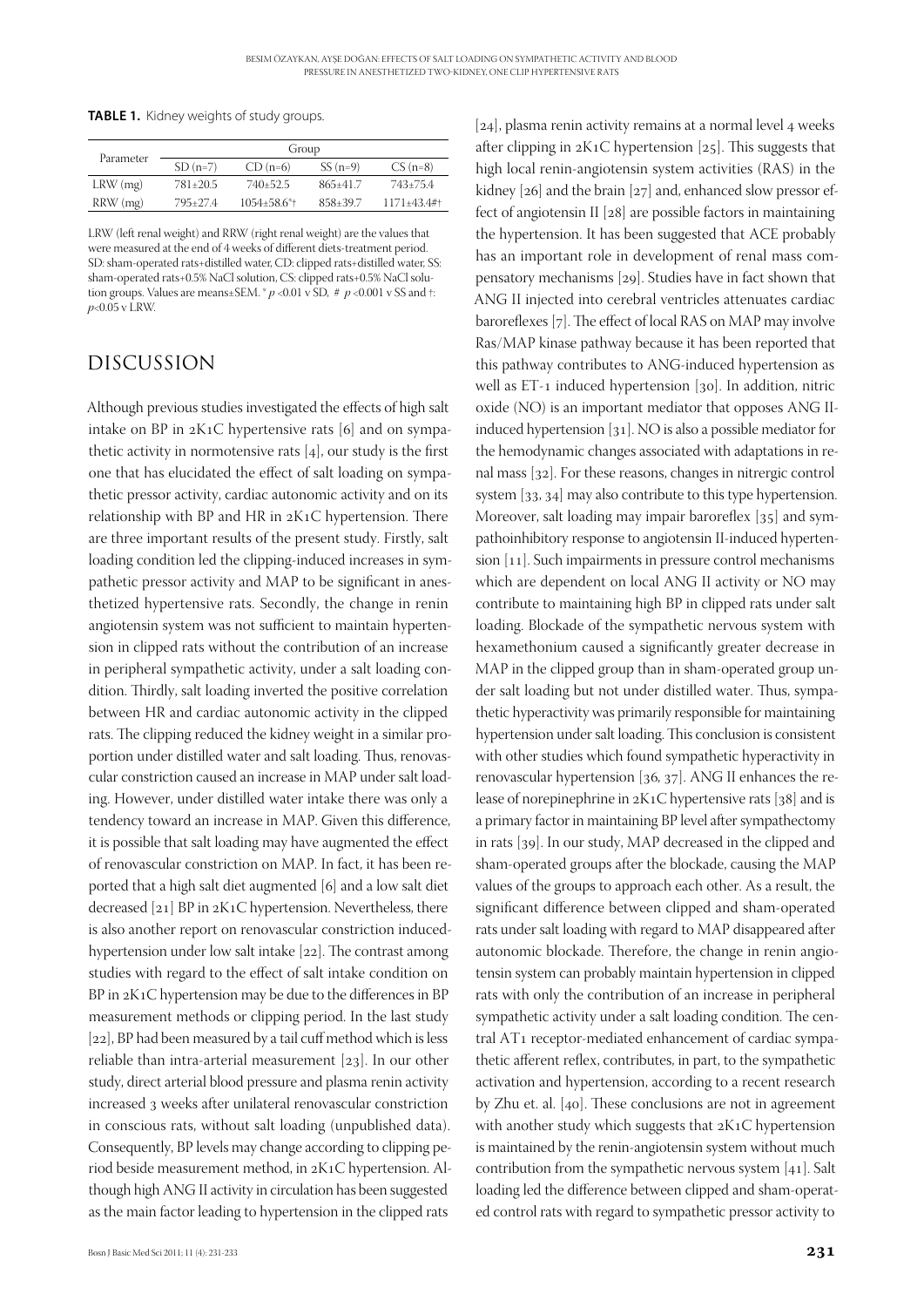be significant. Salt dependent augmentation in the clippinginduced sympathetic activation may be due to changes in the interaction between salt, RAS, the sympathetic system and baroreflexes. Baroreflex control is impaired in 2K1C hypertension [42]. When baroreflexes are impaired, an increase in salt intake may increase BP by affecting sympathetic activity via central neural mechanisms [43]. Moreover, high salt intake increases plasma norepinephrine levels [44], splanchnic sympathetic nerve activity in ANG II-induced hypertension [45] and lumbar sympathetic activity in salt-induced hypertension [46]. Because of these effects, salt loading may have caused the clipping-induced increase in MAP to be more prominent under salt loading than under distilled water, as a result of sympathetic potentiation. The HR decreases after the autonomic blockade was greater in the clipped group than in sham-operated group under distilled water but not under salt loading. Thus, it is possible that salt loading led to a decrease in the predominance of sympathetic drive to the heart in clipped rats. In addition, salt loading inverted the relationship between HR and cardiac autonomic activity in the clipped rats. In fact, salt dependent changes in adrenergic receptors [47] and baroreflex [35] may have caused to the changes in cardiac autonomic activity and its relationship with HR in clipped rats under salt loading. However, the salt did not significantly affect the basal HR level in the hypertensives. Consequently, the change in cardiac autonomic activity probably did not contribute to the salt induced augmentation of MAP in clipped rats. There was no significant difference between two clipped groups with regard to the difference between the left and right kidney weights at the end of the diet-treatment period. Consequently, salt loading did not influence the effect of clipping on renal mass. The effects of high salt on MAP and sympathetic activity may have developed without causing hypertrophy in the kidneys.

# Conclusion

In summary, we conclude that salt loading may have caused the clipping-induced increase in MAP to be more prominent as a result of the augmentation in sympathetic pressor activity. However, the change in cardiac autonomic activity probably did not contribute to the salt induced augmentation of MAP in clipped rats. Consequently, the change in renin angiotensin system can probably maintain hypertension in clipped rats only with the contribution of an increase in sympathetic pressor activity, under a salt loading condition.

# Acknowledgements

We thank Christine B. Feak for her help in editing the manuscript and Gulşah Seydaoğlu for her assistance in statistical analysis. This study was supported by a grant (TF. 97.71) from the Research Foundation of Çukurova University.

# Declaration of interest

There is no conflict of interest.

## **REFERENCES**

- 1. DeForrest JM, Knappenberger RC, Antonaccio MJ, Ferrone RA, and Creekmore JS. Angiotensin II is a necessary component for the development of hypertension in the two kidney, one clip rat. Am J Cardiol 1982; 49(6): 1515-1517.
- 2. Cervenka L, Vaneckova I, Huskova Z, Vanourkova Z, Erbanova M, Thumova M, et al. Pivotal role of angiotensin II receptor subtype 1A in the development of two-kidney, one-clip hypertension: study in angiotensin II receptor subtype 1A knockout mice. J Hypertens 2008; 26(7): 1379-1389.
- 3. Oliveira-Sales EB, Nishi EE, Carillo BA, Boim MA, Dolnikoff MS, Bergamaschi CT, et al. Oxidative stress in the sympathetic premotor neurons contributes to sympathetic activation in renovascular hypertension. Am J Hypertens 2009; 22(5): 484-492.
- 4. Nilsson H, Ely D, Friberg P, Karlstrom G, and Folkow B. Effects of high and low sodium diets on the resistance vessels and their adrenergic vasoconstrictor fibre control in normotensive (WKY) and hypertensive (SHR) rats. Acta Physiol Scand 1985; 125(2): 323-334.
- 5. Adams JM, McCarthy JJ, and Stocker SD. Excess dietary salt alters angiotensinergic regulation of neurons in the rostral ventrolateral medulla. Hypertension 2008; 52(5): 932-937.
- 6. Morgan T, Aubert JF, Brunner H. Interaction between sodium intake, angiotensin II, and blood pressure as a cause of cardiac hypertrophy. Am J Hypertens 2001; 14(9 Pt 1): 914-920.
- 7. Gaudet E, Godwin SJ, Head GA. Effects of central infusion of ANG II and losartan on the cardiac baroreflex in rabbits. Am J Physiol Heart Circ Physiol 2000; 278(2): H558-566.
- 8. Bishop VS and Sanderford MG. Angiotensin II modulation of the arterial baroreflex: role of the area postrema. Clin Exp Pharmacol Physiol 2000; 27(5-6): 428-431.
- 9. Bivalacqua TJ, Dalal A, Champion HC, Kadowitz PJ. Role of AT(1) receptors and autonomic nervous system in mediating acute pressor responses to ANG II in anesthetized mice. Am J Physiol 1999; 277(5 Pt 1): E838-847.
- 10. Osborn JW, Hornfeldt BJ. Arterial baroreceptor denervation impairs long-term regulation of arterial pressure during dietary salt loading. Am J Physiol 1998; 275(5 Pt 2): H1558-1566.
- 11. McBryde FD, Guild SJ, Barrett CJ, Osborn JW, and Malpas SC. Angiotensin II-based hypertension and the sympathetic nervous system: the role of dose and increased dietary salt in rabbits. Exp Physiol 2007; 92(5): 831-840.
- 12. Adams JM, Bardgett ME, and Stocker SD. Ventral lamina terminalis mediates enhanced cardiovascular responses of rostral ventrolateral medulla neurons during increased dietary salt. Hypertension  $2009$ ;  $54(2)$ ;  $308-314$ .
- 13. Dorman T, Clarkson K, Rosenfeld BA, Shanholtz C, Lipsett PA, and Breslow MJ. Effects of clonidine on prolonged postoperative sympathetic response. Crit Care Med 1997; 25(7): 1147-1152.
- 14. Adams MR, Kaplan JR, Manuck SB, Uberseder B, and Larkin KT. Persistent sympathetic nervous system arousal associated with tethering in cynomolgus macaques. Lab Anim Sci 1988; 38(3): 279- 281.
- 15. Abrahams TP and Varner KJ. Effects of cocaine on adrenal sympathetic nerve discharge in anesthetized rats. Physiol Behav 1998;  $63(4): 629-634.$
- 16. Ruggeri P, Brunori A, Cogo CE, Storace D, Di Nardo F, Burattini R. Enhanced sympathetic reactivity associates with insulin resistance in the young Zucker rat. Am J Physiol Regul Integr Comp Physiol